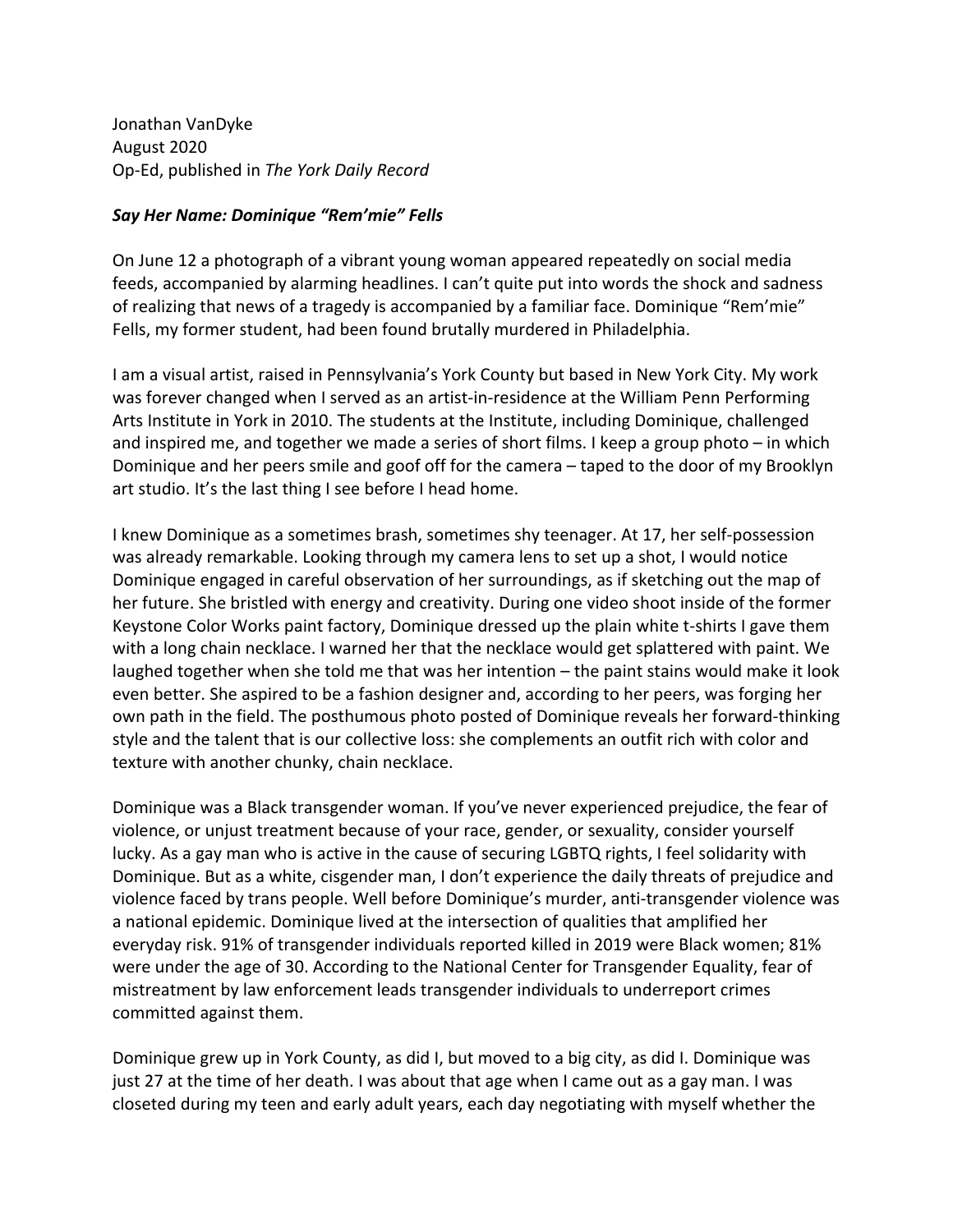pain of not acknowledging my desire was greater than the fear of what I could lose – family, friends, work – if I expressed that desire publicly. I learned to perform "straight." It's exhausting to manage a false identity. I kept it up because I could see and feel just how much American life rewards "normal" families. The structures and systems that guide our lives exclude and even punish those who don't fit in. I've had years to forge my path. Dominique was barely granted the time to start hers.

It would be difficult to overstate the degree of daily prejudice queer people have faced in the US. The Stonewall Riots in New York City, a 1969 uprising protesting constant police mistreatment and brutality against the LGBTQ community, were initiated by trans women of color. Even within the movement itself, trans people were subject to prejudice and exclusion. But their willingness to speak truth to power, and decades of grueling work by advocates for equal treatment under the law, made it possible for me to write this today without fear of putting my life at risk. But our transgender kin cannot say the same.

"I have felt imprisoned in a body that does not match my mind," wrote Aimee Stephens of the day-to-day balancing act of self-disclosure and self-presentation faced by trans people. Ms. Stephens, a plaintiff in a recent Supreme Court case, was fired from her job after she came out as transgender. The Court ruled on June 15<sup>th</sup> in favor of Stephens, making it illegal for an employer to discriminate against someone based upon their gender or sexual orientation. Stephens died in May of long-term health complications and did not live to witness this momentous change. Neither did Dominique. Three days before the Supreme Court decision, as news of Dominique's killing was circulating in social media – the same day as the four-year anniversary of the mass shooting at Pulse, an LGBTQ nightclub in Orlando in which 49 people were murdered – the Trump administration announced that it would revoke health care protections for transgender and gay people.

Gender occupies a full range of possibilities, including transgender and gender nonconforming, meaning that you don't conform to strict social norms of a "binary" in which you are either totally and conventionally male or female. No one is immune to social expectations surrounding gender. Maybe you are a man who was demeaned as a boy for crying, or a woman scolded as a girl for getting your hands dirty. I still find myself instinctively deepening my voice in front of strangers.

My own paternal grandmother, a hearty Pennsylvania German born in the 1920's, grew up in central Pennsylvania's farm country and worked for most of her adult life in a meat processing plant. She wasn't particularly concerned about getting "made up," and wasn't bothered if she was doing something that men were supposed to do. I have strong memories of her enjoying her riding mower, sweating in a tank top on a hot day, and speaking her mind. She proudly told me that she bought my father a baby doll when he begged for one as a young boy. Of course, these expressions of self are by no means the same as living as a transgender person, and I cannot know whether my grandmother, who passed away long ago, faced prejudice for not always adhering to American ideals of femininity. But she did find room to explore many sides of herself, she did so with ease, and we loved her for that.